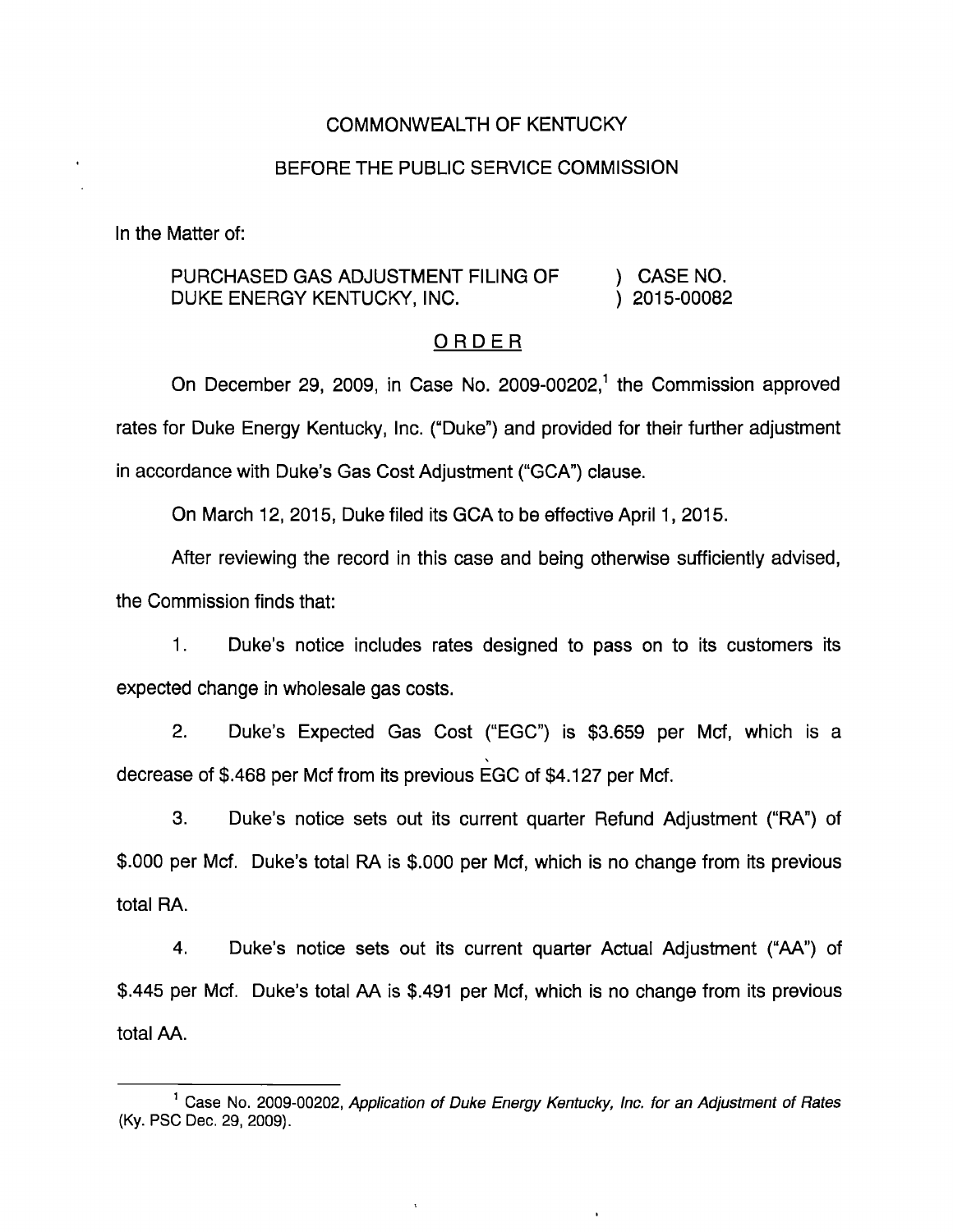5. Duke's notice sets out its current quarter Balance Adjustment ("BA") of (\$.004) per Mcf. Duke's total BA is (\$.005) per Met, which is no change from its previous total BA.

6. Duke's GCA is \$4,145 per Mcf, which is a decrease of \$.468 per Mcf from its previous GCA of \$4.613 per Mcf.

7. The rates, as proposed by Duke and set forth in the Appendix to this Order, are fair, just, and reasonable and should be approved for final meter readings by Duke on and after April 1, 2015.

IT IS THEREFORE ORDERED that:

1. The rates in the Appendix to this Order are approved for final meter readings by Duke on and after April 1, 2015.

2. Within 20 days of the date of this Order, Duke shall file with this Commission, using the Commission's electronic Tariff Filing System, revised tariff sheets setting out the rates approved herein and reflecting that they were approved pursuant to this Order.



**ATTEST Executive** Director

Case No. 2015-00082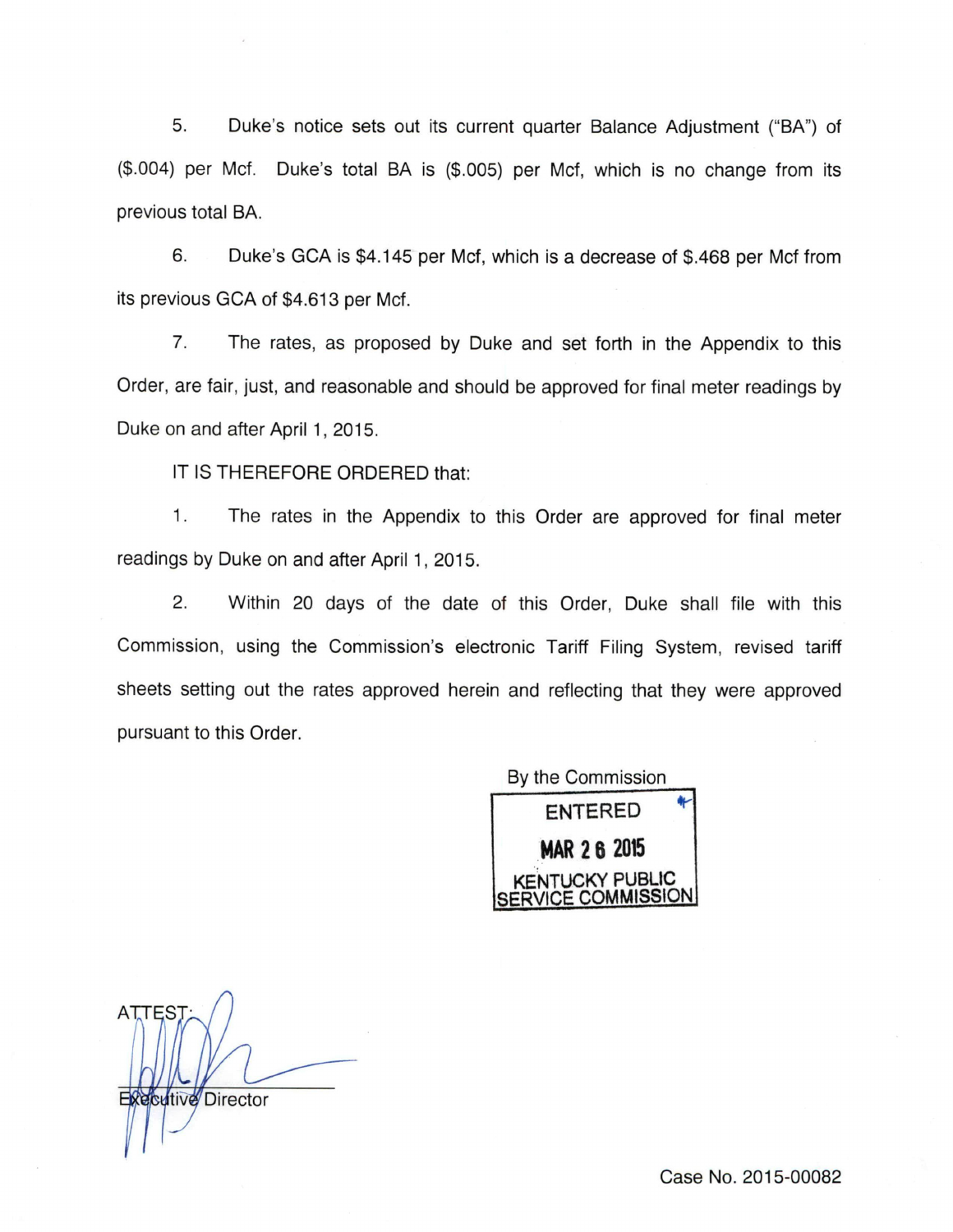## APPENDIX

# APPENDIX TO AN ORDER OF THE KENTUCKY PUBLIC SERVICE COMMISSION IN CASE NO. 2015-00082 DATED MAR 2 6 2015

The following rates and charges are prescribed for the customers in the area served by Duke Energy Kentucky, Inc. All other rates and charges not specifically mentioned herein shall remain the same as those in effect under authority of the Commission prior to the effective date of this Order.

## GAS SERVICE RATES

## RATE RS RESIDENTIAL SERVICE

|                                                        | <b>Base</b><br>Rate               |      | <b>Gas Cost</b><br>Adjustment | Total<br>Rate |
|--------------------------------------------------------|-----------------------------------|------|-------------------------------|---------------|
| Commodity Charge for<br>All Ccf Consumed               | \$.37213                          | plus | \$.4145                       | \$.78663      |
|                                                        | RATE GS<br><b>GENERAL SERVICE</b> |      |                               |               |
|                                                        | <b>Base</b><br>Rate               |      | <b>Gas Cost</b><br>Adjustment | Total<br>Rate |
| <b>Commodity Charge for</b><br><b>All Ccf Consumed</b> | \$.20530                          | plus | \$.4145                       | \$.61980      |

ú.